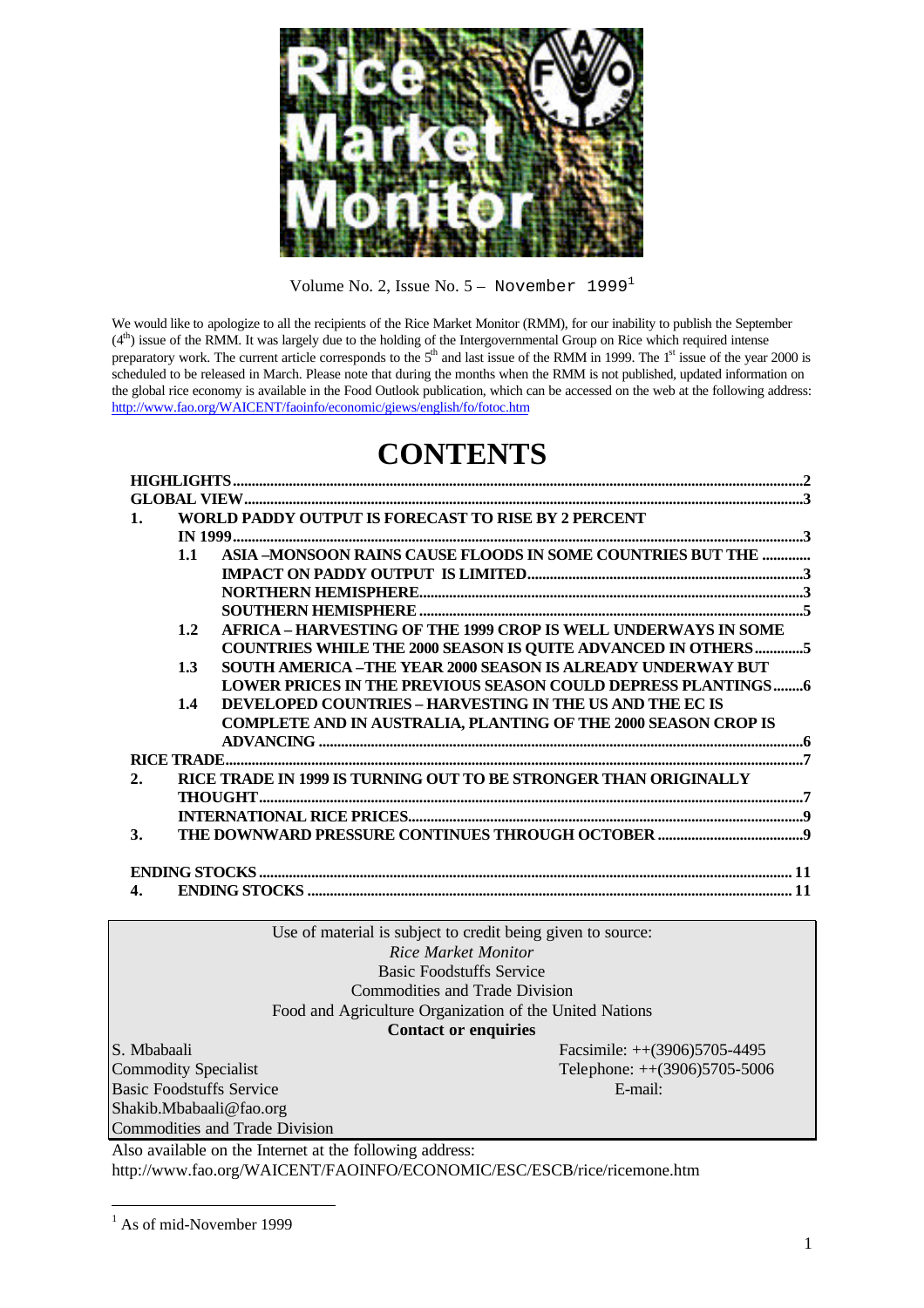# **HIGHLIGHTS**

- In the Northern Hemisphere, harvesting of the 1999 main-season paddy crops is proceeding in a number of countries. Growing conditions have been generally favourable although flood-related problems have been reported. However, the damage to rice crops has been minor and relatively large harvests are expected in some countries. In the Southern Hemisphere and around the equatorial belt, the 1999 paddy season is virtually complete and the 2000 season is well advanced. Due to a combination of larger plantings and a recovery in yields, production in several countries is estimated to exceed last year's depressed level and could reach a peak in several of them. Based on crop estimates in the Southern Hemisphere and expectations of bumper harvests in several countries in the Northern Hemisphere, FAO is provisionally forecasting global paddy output in 1999 to reach 589 million tonnes, baring any unforeseen weather-related problems, well above the previous high of 577 million tonnes reached in 1997.
- The Asian monsoon season has been a bit unusual this year. Some countries in the region were hit by cyclones and storms during the period October/November resulting in floods that inflicted crop damage to varying degrees in addition to loss of lives and destruction of the infrastructure. Overall, no major harm to rice crops has been reported and the regional paddy output is forecast to expand by about 8 million tonnes from the previous season to 534 million tonnes.
- The pattern of international rice trade in 1999 has been much different from that observed last year. Unlike in 1998, there have been few instances of a single country coming to the market for a large amount of rice at anyone time; on the contrary, imports this year have been made by countries in small quantities, in several shipments. However, the cumulative effect of those small transactions has been quite substantial. Although the 1999 trade volume is not likely to match the record established last year, the final trade figure is likely to be much higher than anticipated at the beginning of the year. Based on import purchases and/or purchase commitments to date by some of the major importing countries, FAO's forecast for global rice trade in 1999 has been adjusted upwards to about 24.4 million tonnes, only 3 million tonnes less than last year's record volume. Most of the difference is accounted for by the smaller imports by Asian and Latin American countries.
- The downward pressure on international rice prices from most origins continued through September and October. In October, the FAO Export Price Index for Rice (1982-84=100) registered its lowest level in five years with an average of 109 points, down from 112 points in September and 116 points in August. The weakening of rice prices is mostly caused by the arrival on the market of new crop supplies, bumper harvests in some cases, combined with limited new import demand. Thai and Vietnamese prices so far in November have experienced a slight increase which is believed to be linked to the heavy rains in both countries during late October/early November that made local transportation, drying and milling quite difficult. However, as the weather normalises, the prices will need support from the demand side to maintain their upward momentum.
- Rice stocks for the marketing seasons ending in 1999 are estimated at about 54 million tonnes or 1 million tonnes below their opening levels. Most of the decline is accounted for by Japan and China (Mainland). Global rice stocks at the end of the marketing seasons in the year **2000** are expected to recover from the levels observed in recent years to about 56 million tonnes, the highest since 1994 and over 2 million tonnes more than their 1999 opening levels. The rise is mostly a consequence of the anticipated recovery in world production, which is likely to exceed the increase in consumption.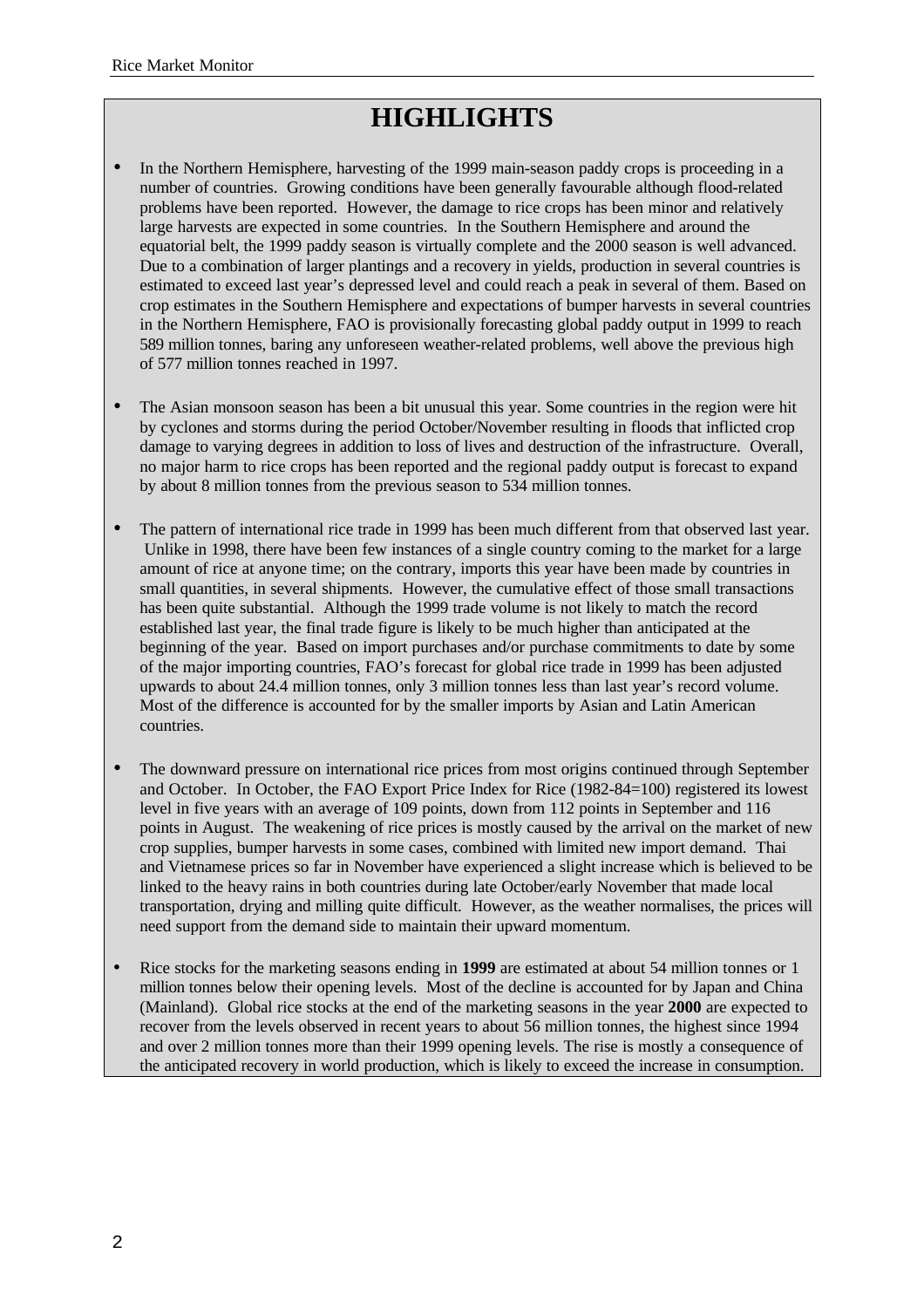# **GLOBAL VIEW**

#### **1. PRODUCTION - WORLD PADDY OUTPUT IS FORECAST TO RISE BY 2 PERCENT IN 1999**

In the Northern Hemisphere, harvesting of the 1999 main-season paddy crops is proceeding in a number of countries. Growing conditions have been generally favourable although floodrelated problems have been reported. However, the damage to rice crops has been minor and relatively large harvests are expected in some countries.

In the Southern Hemisphere and around the equatorial belt, the 1999 paddy season is virtually complete and the 2000 season is well advanced. Due to a combination of larger plantings and a recovery in yields, production in several countries is estimated to exceed last year's depressed level and could reach a peak in several of them.

Based on crop estimates in the Southern Hemisphere and expectations of bumper harvests in several countries in the Northern Hemisphere, FAO is provisionally forecasting global paddy output in 1999 to reach 589 million tonnes, baring any unforeseen weatherrelated problems, well above the previous high of 577 million tonnes reached in 1997.





**1.1 Asia – Monsoon Rains Cause Floods in Some Countries But the Impact on Paddy Output is Limited**

The Asian monsoon season has been a bit unusual this year. Some countries in the region were hit by cyclones and storms during the period October/November resulting in floods that inflicted crop damage to varying degrees in addition to loss of lives and destruction of the infrastructure. Overall, no major harm to rice crops has been reported and the regional paddy output is forecast to expand by about 8 million tonnes from the previous season to 534 million tonnes.

#### **Northern Hemisphere**

In *China* (Mainland), harvesting of the late double-rice (winter) crop is nearing completion while gathering of the single rice crop is almost done. Overall, the country's paddy production for the 1999 season is forecast at 195 million tonnes, 2 percent more than the flood-reduced crop of last year, but still well below the record 1997 crop. In *Vietnam*, heavy rains during late October/early November resulted in severe floods in the central parts of the country. The impact on rice production is not expected to be very significant however, as the affected zones are not major rice producing areas. Harvesting of the  $10^{th}$  Month crop, the first of three crops, is ongoing while planting of the winter-spring crop is scheduled to start in November. Assuming good weather conditions, overall paddy production for 1999 could match the 1998 official estimate of 31 million tonnes. In the *Philippines,* typhoon *Sendang,* that hit the country during the second week of November inflicting damage to crops and agricultural facilities, is reported to have caused little damage to rice crops. Gathering of the mainseason crop is in progress and planting of the secondary-season crop is ongoing and is expected to end sometime in December. Based on current reports, a good output is anticipated and, assuming favourable conditions for the rest of the season, the expectation is for an increase of 12 percent in the 1999 paddy output to about 11.5 million tonnes. This is attributed to a larger area and better growing conditions than in the previous year, but also to an increased use of high yielding varieties by farmers and an improved irrigation system. It is reported that the National Food Authority reduced its retail prices for rice in October, a move that could result in lower rice area next year.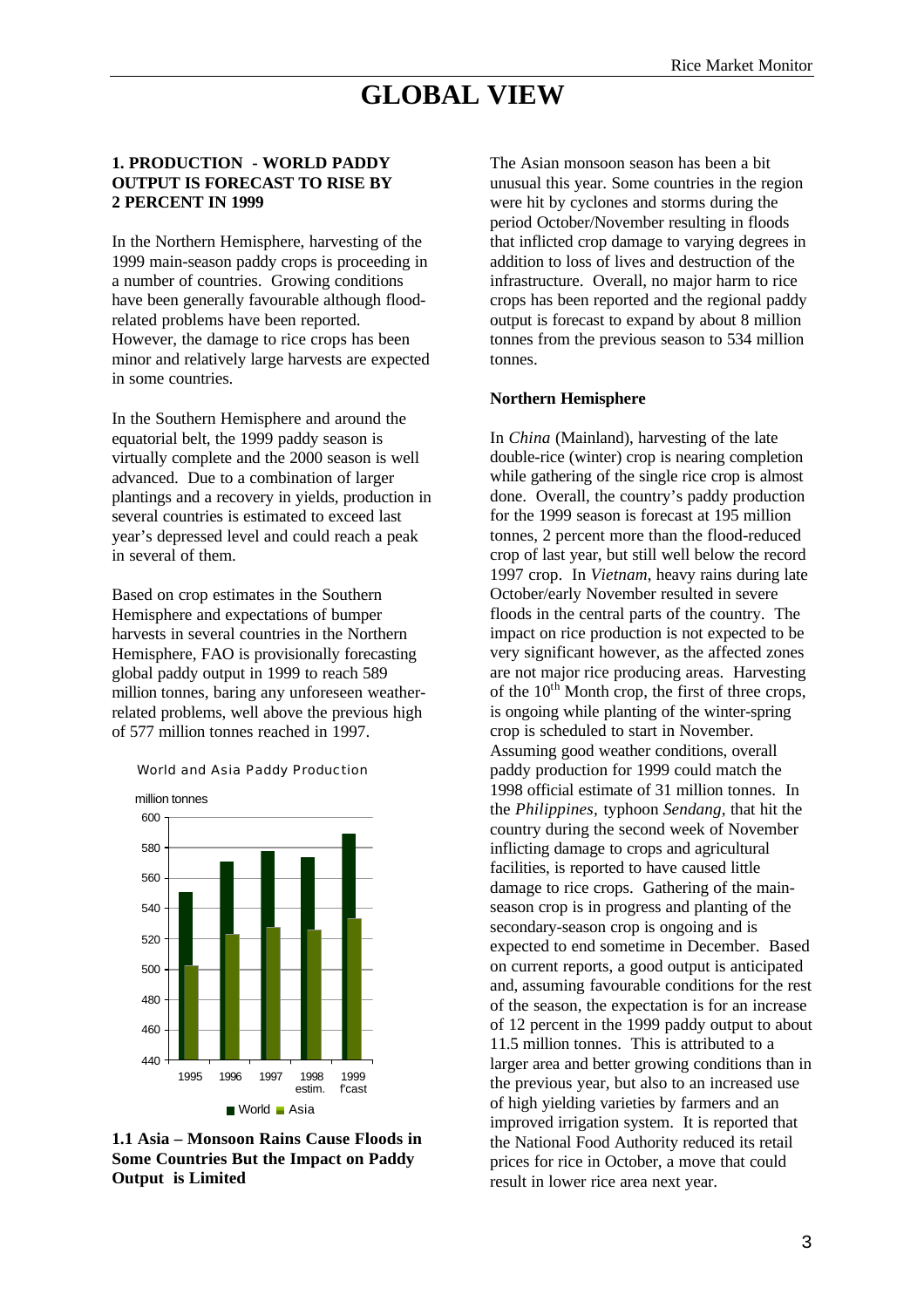In *Thailand,* heavy rains during July and August had a minimal negative impact on rice crops. Harvesting of the 1999 main-season crop is in progress, which the Government forecasts at 18.9 million tonnes, up 3 percent from the previous year. Overall, the country's 1999 total production could reach 23 million tonnes, assuming an average output of around 4 million tonnes from the second crop, the level achieved last season. In *Myanmar,* gathering of the main-season crop and planting of the secondary crop are underway. The 1999 paddy output is forecast at 17.5 million tonnes, close to last year's level. In *Japan,* the 1999 paddy season has virtually been concluded and the Government has revised the output estimate downwards by about 100 000 tonnes from previous expectations to 11.5 million tonnes, still above last year's 11.2 million tonnes. Crops benefited from what has been described as "above average growing conditions", while plantings, at about 1.8 million hectares, were unchanged from last year, notwithstanding the lowering of the support price from 263 yen per kilogram in 1998 to about 259 yen per kilogram this year. For the year 2000 season, the Government has announced a further cut in support prices by 2.7 percent from 1999 to about 252 yen per kilogram and a similar land diversion target of 963 000 hectares.

In *Cambodia*, the torrential rains that hit the country in October and November reportedly resulted in the worst flooding in almost a decade. Preliminary damage assessment suggests that more than 20 000 hectares of paddy could have been affected. Farmers are currently harvesting the 1999 wet (main) season crop and preparing for the dry season crop. Before the floods, the Government had provisionally forecast overall paddy production to rise by 9 percent to 3.8 million tonnes. Following the preliminary damage assessment, the Government is still optimistic about its original forecast on the expectation that output gains from the dry season crop, as a result of increased availability of water supplies, will more than compensate for the flood-related losses. In the *Democratic People's Republic of Korea,* harvesting of the 1999 paddy season is nearing the end and crops were not as badly affected by a combination of drought and heavy rains as earlier expected. In addition, fertiliser use was on the increase during the season, helped by foreign aid. Consequently, the 1999

paddy output is expected to be better than last year's. Nonetheless, it is likely that the country would still need external aid to meet its food requirements. In the *Republic of Korea,* farmers have finished harvesting the 1999 paddy crop with output for the season estimated by the Ministry of Agriculture and Forestry at about 7.2 million tonnes, or 3 percent higher than last year. This is attributed to better yields and slightly larger area. Some parts of the country were hit by typhoons during late July/early August but the damage to rice crops was less than in the previous year.

In *Bangladesh*, there were some localised flood-related damages to the 1999 season rice crops in a few districts but, overall, the impact was minimal. The Aus crop harvest, the first and smallest of three crops, was completed and is estimated to yield 2.7 million tonnes, 13 percent more than last year. Gathering of the Aman (main season) crop has started and the Government is forecasting a paddy output of 14.3 million tonnes, up by about 23 percent over the previous season's Aman crop. The Government's overall paddy production forecast for 1999 is 30.7 million tonnes, or 1.2 million tonnes more than the 1998 output. In *India,* the country is in the process of recovering from what has been described as the worst cyclones in almost 30 years, which hit the eastern State of Orissa during the end of October/beginning of November. While damage to crops is still under assessment, preliminary estimates put the likely loss to paddy production at about 2 million tonnes. Harvesting of the main season Kharif rice crop is in progress and, before the cyclone-induced floods, the Government was expecting a record paddy output of about 113 million tonnes. If the final damage to the rice crops ends up within current expectations, the Kharif crop could still be an all-time high. Planting of the Rabi crop is set to begin soon. The overall forecast for the country's 1999 paddy production has, accordingly, been reduced from the previously anticipated level by 2 million tonnes to 127 million tonnes which, if realised, would be a new record high. In *Pakistan,* harvesting of the paddy crop is proceeding and nearing completion and preliminary indications point towards yet another bumper crop. Output is tentatively expected to expand by about 3 percent from last year to 7.3 million tonnes. In the *Islamic Republic of Iran,* gathering of the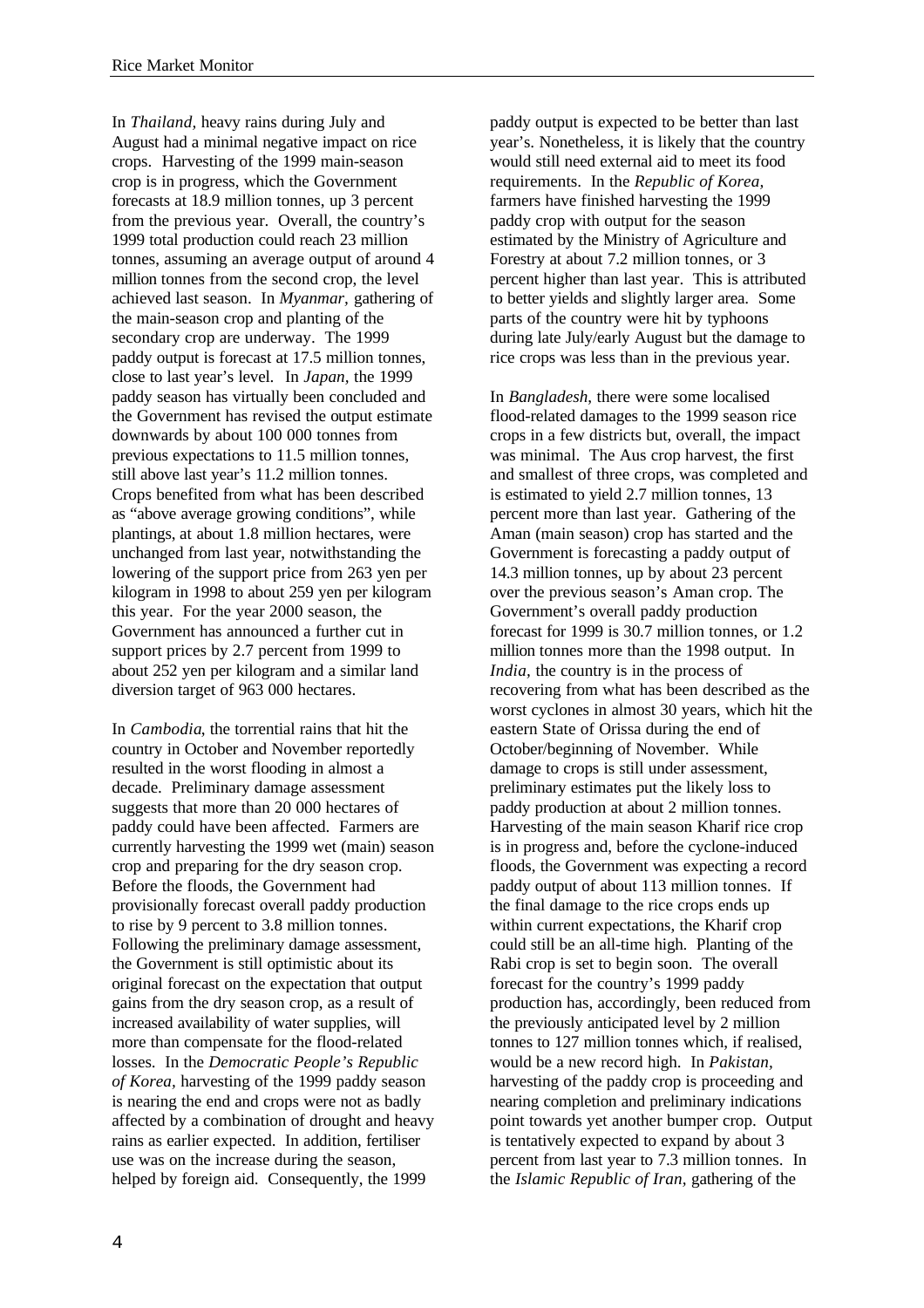1999 rice crop has been concluded. As the season was plagued by weather-related problems, including what has been described as the worst drought in 30 years, paddy output is estimated to have fallen by 18 percent from the previous season to 2.3 million tonnes.

### **Southern Hemisphere**

In *Indonesia*, harvesting of the 1999 secondseason crop is nearing completion and planting of the 2000 main-season crop is underway. Paddy output for the 1999 season is forecast at about 49.9 million tonnes, up by over 1 percent from 1998. The increase is attributed to a 2 percent anticipated rise in yields, which is expected to more than offset a slight decline in area. In *Malaysia*, planting of the 2000 mainseason crop is proceeding. Although floods in late October destroyed paddy fields in the northern part of the country, the Government has indicated that output might not be affected, as there is still ample time for replanting.

### **1.2 Africa - Harvesting of the 1999 Crop is Well Underway in Some Countries While the 2000 Season is Quite Advanced in Others**

Africa's paddy output is forecast to rebound by 10 percent to about 17.5 million tonnes in 1999. The expected increase in production is a combination of larger area and improved yields, especially in some of the major producing countries.

**North Africa -** In *Egypt*, harvesting of the 1999 rice crop will soon be completed and, according to official sources, area expanded by over 27 percent from the previous year to about 666 000 hectares. Given the favourable growing conditions and sufficient and timely availability of inputs during the growing season, yields are expected to set a new record of over 8.8 tonnes per hectare and the quality is reported to be good. As a result, the Government is forecasting a 31 percent expansion in paddy output to about 5.8 million tonnes.

**West ern Africa -** Harvesting of the 1999 paddy crop is progressing well in western Africa but, as was the case last year, civil strife in some countries continues to hinder farming activities. Growing conditions have been generally favourable despite a few isolated weather-related problems and, overall, the

regional paddy output is expected to increase slightly. In *Nigeria*, the largest producer in western Africa, the Government re-introduced a 25-percent subsidy on fertilisers it had abolished earlier as part of the Structural Adjustment Programme. The Government's estimate for the 1999 paddy output is about 3.4 million tonnes, up from 3.3 million tonnes the previous season. In *Cote d'Ivoire*, paddy output is forecast to increase by 25 percent to about 800 000 tonnes as favourable weather encouraged many farmers to expand area under rice cultivation.

**Eastern Africa-** Paddy production in Eastern Africa is expected to drop from last year mostly due to insufficient rainfall. Rice harvesting is complete in *Tanzania*, the major rice producing country in the sub-region, and output for 1999 is provisionally estimated at about 800 000 tonnes, down by 20 percent from the previous year. In addition to erratic rains, reduced use of fertilisers contributed to lower yields.

**Southern Africa -** Planting of the 2000 paddy crop is well advanced in Southern Africa but uncertainties persist as to the area under rice in the main producing countries. The 1999 paddy season turned out a lot better than originally expected and output in *Madagascar*, which accounts for over 90 percent of the subregion's rice production, is estimated at about 2.6 million tonnes, up 8 percent from the previous year's revised level. Although rains were late at planting time, rainfall during the season was abundant and, unlike last year, losses due to the Malagasy Migratory Locusts were limited by control measures implemented during the latter part of 1998 and the beginning of 1999. In *Mozambique*, paddy output for the 1999 season is estimated at 214 000 tonnes compared to last year's 192 000 tonnes, a consequence of favourable growing conditions and a slight expansion in area.

### **1.3 South America – The Year 2000 Season is Already Underway but Lower Prices in the Previous Season Could Depress Plantings**

The 2000 paddy season is well advanced in the region but information about the area planted to rice is still lacking for most countries. In *Brazil*, the region's largest rice producer, the area could decline as a result of relatively low prices received by farmers during the 1999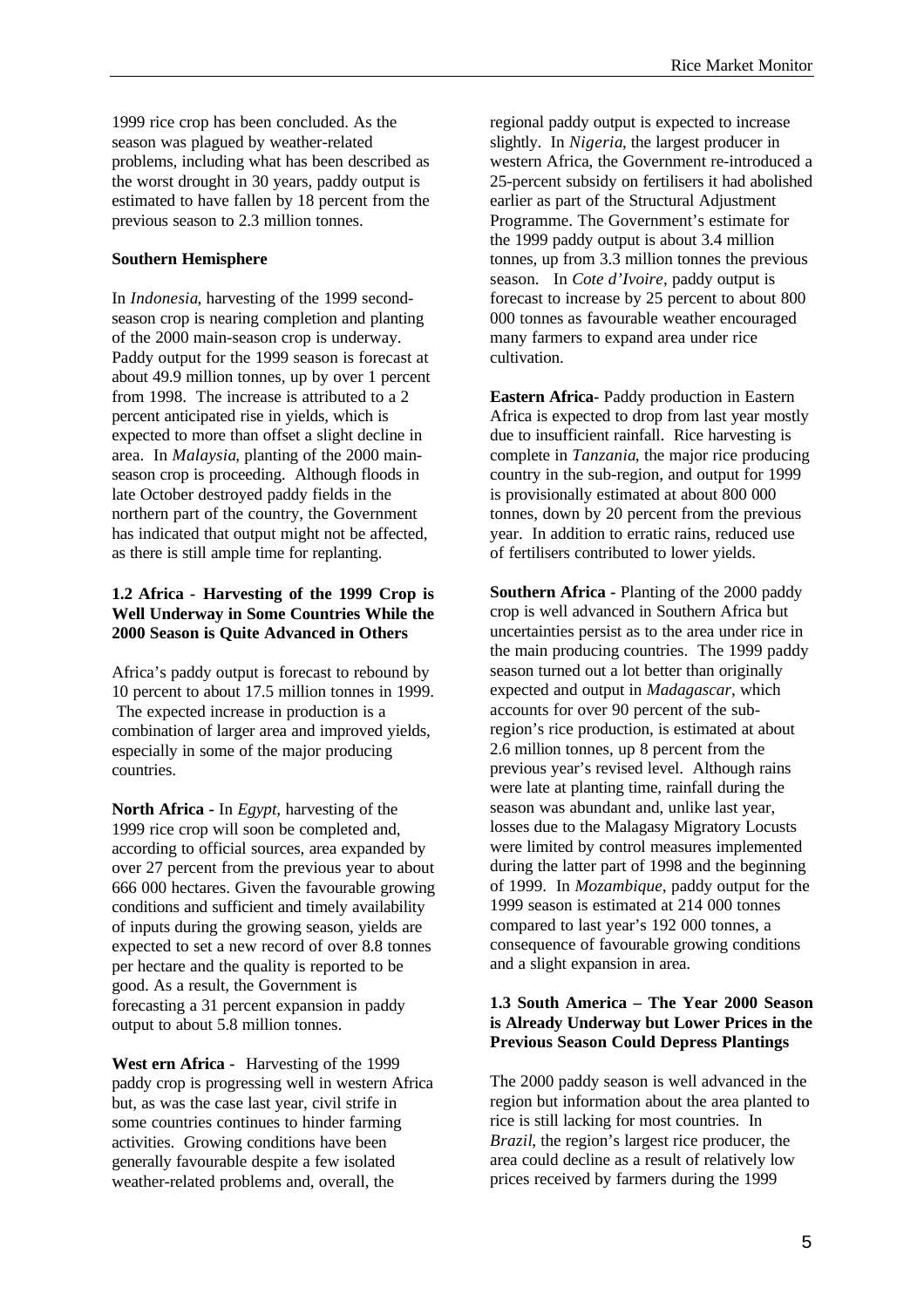season. Consequently, the Government is forecasting an output in the range of 10.9 million tonnes to 11.3 million tonnes, down from 11.6 million tonnes estimated for 1999. Likewise, the Government in *Argentina*, is expecting the rice area in the country to fall by 24 percent from the previous season to about 220 000 hectares. This is attributed to the low returns to producers from the 1999 record rice crop, which is fostering a switch of some land from rice to soybeans. Latest Government's estimates put the 1999 season production at an all-time high of 1.7 million tonnes, or 70 percent up from 1998. In *Uruguay*, the 1999 harvest also hit a record, at 1.3 million tonnes, or 44 percent more than in the previous season, a consequence of higher area and yields. By contrast, the Government in *Bolivia* has estimated the 1999 paddy output at 210 000 tonnes, or 30 percent lower than the previous season, following a contraction in the area.

#### **1.4 Developed Countries – Harvesting in the US and the EC is Complete and in Australia, Planting of the 2000 Season Crop is Advancing**

In the *United States*, harvesting of the 1999 paddy crop is virtually complete in all rice producing States. Total paddy output is estimated at a record 9.6 million tonnes, up by 13 percent from last year's production. In addition to the 8 percent expansion in area, favourable growing conditions boosted yields by 5 percent to about 6.7 tonnes per hectare.

In the *EC*, harvesting of the 1999 paddy crop is virtually complete and the expectation is for output to be close to last year's official estimate of about 2.6 million tonnes.

In *Australia*, the 2000 paddy season is well advanced and, according to the Australian Bureau of Agricultural and Resource Economics, output is forecast at 1.3 million tonnes from an area of about 150 000 hectares. Growing conditions for the 1999 season were very favourable and the Government has estimated output at about 1.4 million tonnes, slightly more than the peak established in 1997.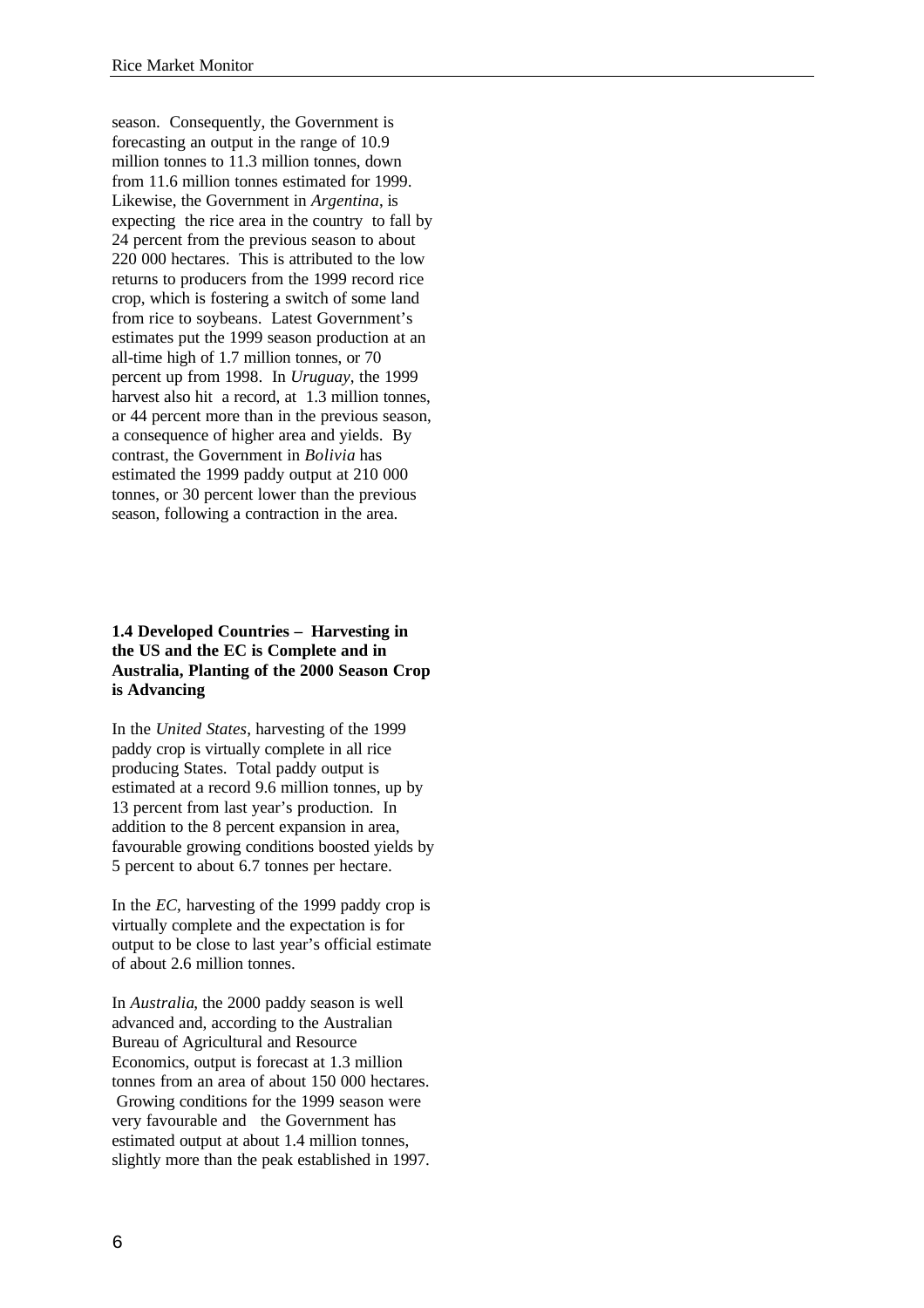#### 2. **Rice Trade in 1999 is Turning Out to be Stronger Than Originally Thought**

The pattern of international rice trade in 1999 has been much different from that observed last year. Unlike in 1998, there have been few instances of a single country coming to the market for a large amount of rice at anyone time; on the contrary, imports this year have been made by countries in small quantities, in several shipments. However, the cumulative effect of those small transactions has been quite substantial. Although the 1999 trade volume is not likely to match the record established last year, the final trade figure is likely to be much higher than anticipated at the beginning of the year. Based on import purchases and/or purchase commitments to date by some of the major importing countries, FAO's forecast for global rice trade in 1999 has been adjusted upwards to about 24.4 million tonnes, only 3 million tonnes less than last year's record volume. Most of the difference is accounted for by the smaller imports by Asian and Latin American countries.



In *Indonesia,* the world's largest rice importer, the Government changed its rice trade policy and banned private sector imports of lower quality rice grades. In addition, the Government is reportedly seeking to apply a tax of between 30 percent and 35 percent on rice imports to protect local producers. Both

measures are expected to greatly restrain private trading. Nevertheless, the country is forecast to import a substantial volume of about 3.8 million tonnes, 37 percent less than the level taken in 1998 but still the largest single country import volume in 1999. The Minister of Agriculture recently talked of Government efforts aimed at reducing or possibly eliminating rice import needs by the year 2001 through increases in rice production and in consumption of alternative foodstuffs. Imports by *Bangladesh,* one of the major importers in 1998, are forecast to fall by 28 percent to 1.8 million tonnes following a recovery in domestic paddy production. Purchases by *Brazil* are put at around 1 million tonnes, down from 1.5 million tonnes last year. The country's imports during the first nine months of 1999 are estimated at about 720 000 tonnes.

The *Philippines*, the third largest rice buyer last year, is also anticipated to reduce substantially its imports, to 1.2 million tonnes, or 55 percent of the level purchased in 1998. The drop reflects a return to a normal production level of about 11 million tonnes after two consecutive years of poor crops. As a result, the country's farmers are pressing the Government to impose a total ban on rice imports and to increase funds to boost domestic production. However, it should be noted that under the World Trade Organisation provision for Special Treatment on Market Access, the country has committed to expand the volume of imports subject to a preferential 50 percent tariff from about 60 000 tonnes in 1995 to some 239 000 tonnes by the end of the implementation period in 2004. By contrast, the anticipated production shortfall in the *Islamic Republic of Iran* is expected to boost the country's imports by 80 percent to 900 000 tonnes, much of which is to be supplied by Thailand under Government-to-Government arrangements. Purchases by *Nigeria* are forecast to increase by 29 percent to 900 000 tonnes, based on continued strong imports of parboiled rice, particularly from Thailand. During the first nine months of the year, the country imported a total of about 450 000 tonnes of rice from Thailand alone. Expected shipments to *China (Mainland)*, mostly of high quality rice from Thailand, could total about 150 000 tonnes, or 39 percent below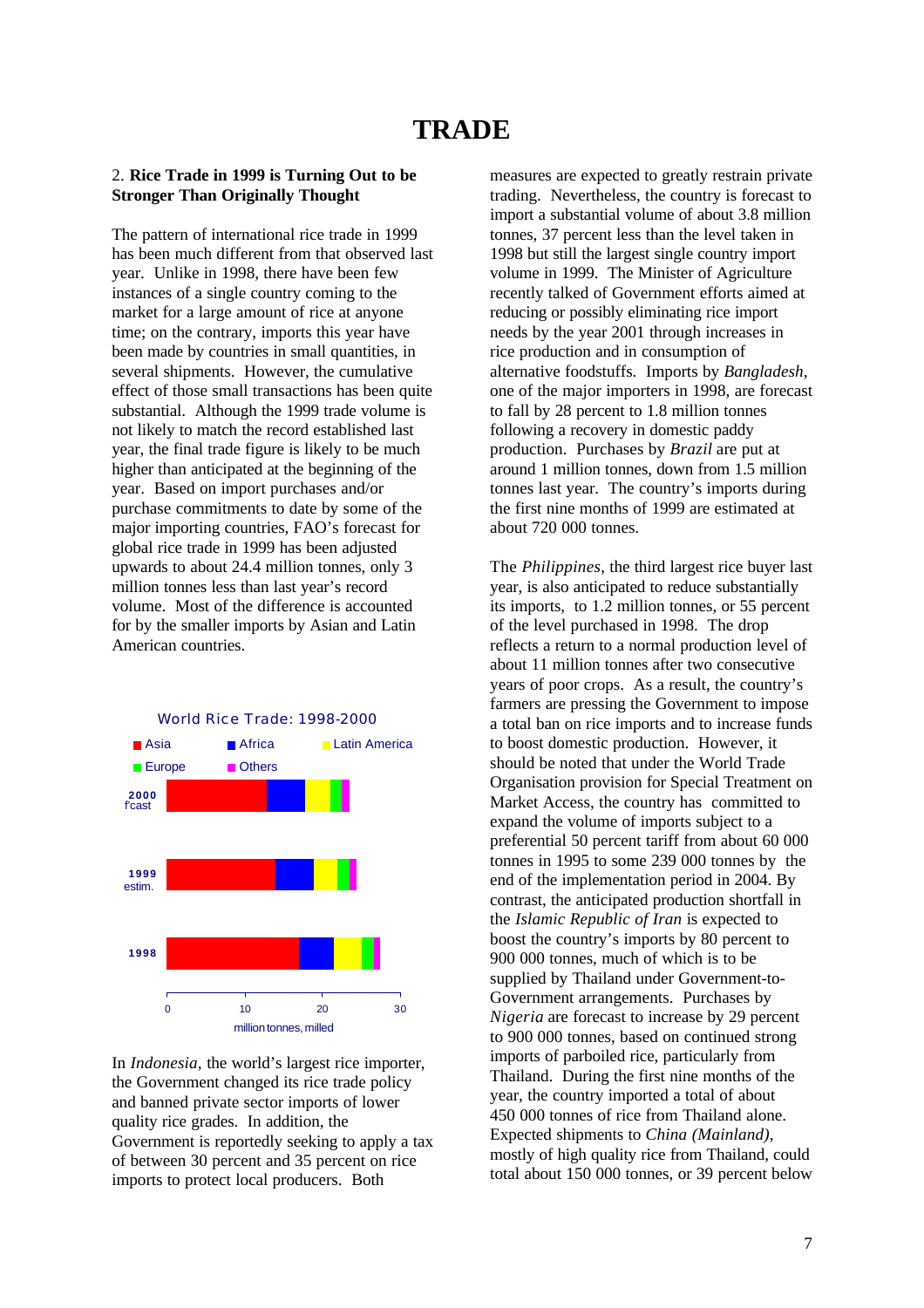the 1998 volume. In *Sri Lanka*, the Government has reportedly reduced the tariff on rice imports temporarily from 35 percent to 10 percent to encourage increased imports in light of a potential domestic shortage in the coming months. Imports are forecast to be about 150 000 tonnes, slightly less than last year's level.

On the export side, *China (Mainland)* has reestablished itself as a major rice exporter. In 1998, its export volume of about 3.7 million tonnes ranked fourth highest, behind Thailand, India and Vietnam. For 1999, it is forecast to ship out about 2.5 million tonnes of rice and, according to statistics from the country's customs office, approximately 2.3 million tonnes of rice were exported during the first ten months of 1999. *Thailand*, the world's leading rice exporter, is forecast to ship out 6.2 million tonnes in 1999, only slightly below last year's record volume of 6.4 million tonnes. During the first ten months of the year the country exported 5.3 million tonnes of rice, or a monthly average of about 530 000 tonnes. For the remaining two months of the year, shipments would need to average about 450 000 tonnes in order to reach the forecast export volume and a larger average could lead to a new record. Exports from *Vietnam* will, definitely, set an all-time high this year since the volume of trade so far has already surpassed last year's record shipments. Total exports for the first ten months of the year are estimated at about 4.1 million tonnes, compared to 3.8 million tonnes exported during the whole of 1998. Export sales for the year are expected to reach 4.3 million tonnes, in line with the Government's revised target for 1999. The forecast of rice sales by *India* is set at 2.8 million tonnes or 38 percent below the volume exported in 1998. When exportable supplies on the international market are abundant, as is the case this year, Indian rice has difficulty to compete with rice from other origins, particularly Thailand and

Vietnam. Shipments during the first half of 1999 were reported at 2.1 million tonnes. The country exports both the premium priced basmati and lower quality rice. Export shipments by *Pakistan,* which also include basmati and lower quality rice types, are

expected to be close to last year's volume of about 2 million tonnes. The country has consistently increased its rice shipments during most of the 1990s from 1.3 million tonnes in 1991 to 2 million tonnes forecast for 1999. Such an achievement has been made possible by bumper harvests over the last several years. The forecast for the *United States'* rice exports is about 2.8 million tonnes, down by 13 percent from 1998, as many of the South and Central American countries, the traditional customers of the United States' rice, are expected to import less.

In *Argentina*, rice exporters continue the search for markets to absorb some of the country's excess supplies after a record harvest, since Brazil, its major customer and Mercosur partner, is likely to import less. It is reported that, in an effort to help farmers deal with the resulting lower prices, Argentina's Provincial Governments have introduced plans to reduce interest costs on loans.

For the year **2000,** exportable supplies are expected to be abundant but demand will likely continue to be sluggish, given the good production prospects in many of the major importing countries. Assuming no major supply and/or demand shocks, global rice trade is tentatively forecast to be in the range of 23 - 24 million tonnes which, if realised, would be the third highest on record. The major players are expected to be the same with Thailand, Vietnam and the United States leading the way on the export side while Indonesia, Bangladesh, the Philippines and Brazil will likely be the leading importers. In Thailand, the Government is planning on increasing the government-to-government rice trade volume to 750 000 tonnes next year, up from about 500 000 tonnes expected in 1999.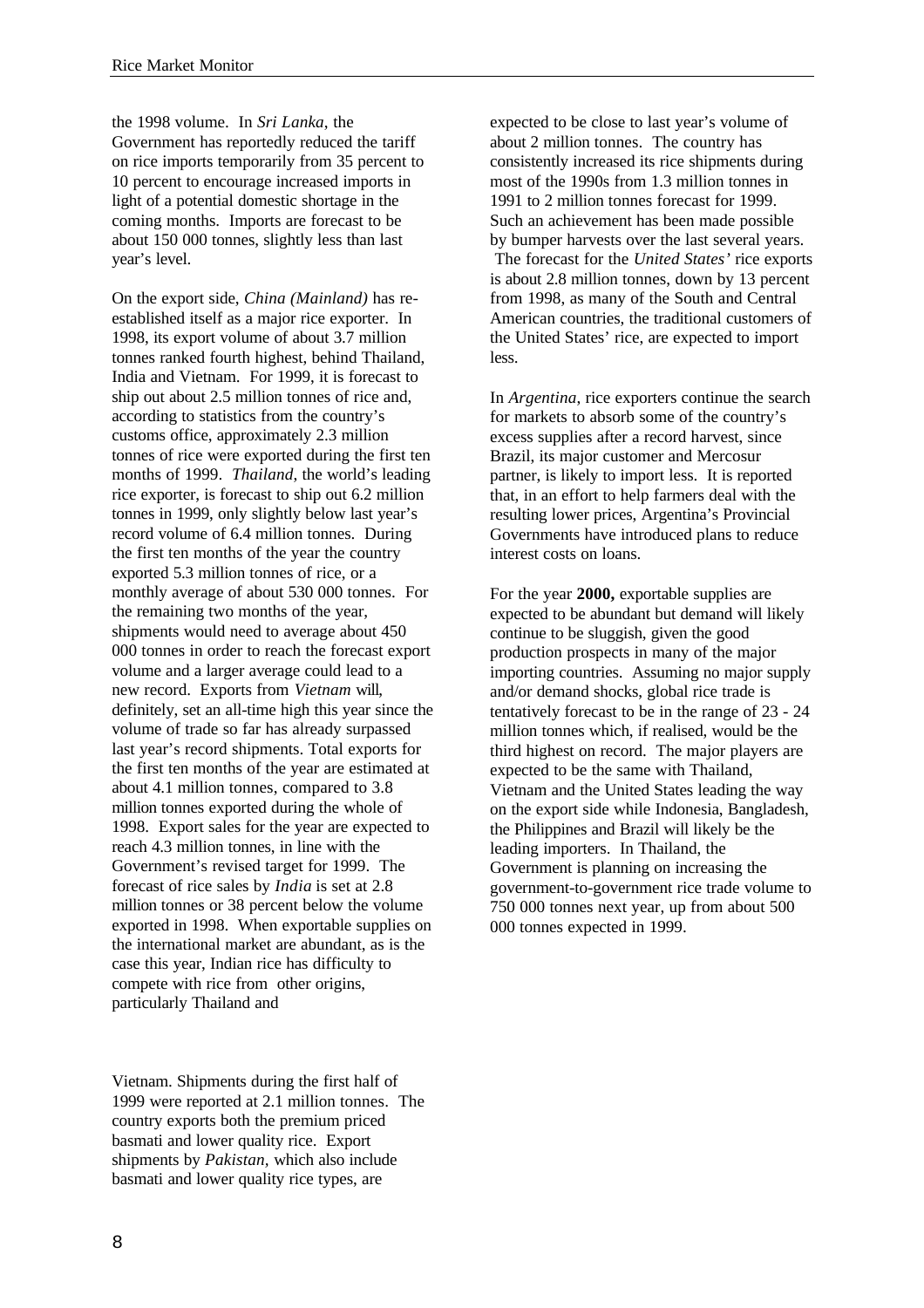## **INTERNATIONAL RICE PRICES**

#### **3. The Downward Pressure Continues Through October**

The downward pressure on international rice prices from most origins continued through September and October. In October, the FAO Export Price Index for Rice (1982-84=100) registered its lowest level in five years with an average of 109 points, down from 112 points in September and 116 points in August. The weakening of rice prices is mostly caused by the arrival on the market of new crop supplies, bumper harvests in some cases, combined with limited new import demand. Many of the major exporting and importing countries are currently harvesting their main-season crops and good harvests are reported in many of them. In addition, Indonesia's ban on low quality rice imports by the private sector and its intention to implement a tax of between 30 percent and 35 percent on rice imports are weighing on international rice prices.

The price for the high quality Thai 100B averaged US\$220 per tonne in October, down from US\$235 per tonne in September and US\$249 per tonne in August, but prices for fragrant and parboiled rice have been on the increase since April, sustained by steady demand from regular customers for that niche market.

| WORLD PRICE INDICES FOR RICE |             |                        |     |  |  |  |  |  |  |
|------------------------------|-------------|------------------------|-----|--|--|--|--|--|--|
|                              | FAO Indices |                        |     |  |  |  |  |  |  |
|                              | Total       | Quality<br>High<br>Low |     |  |  |  |  |  |  |
| January-December             |             | $1982 - 84 = 100$      |     |  |  |  |  |  |  |
| Averages                     |             |                        |     |  |  |  |  |  |  |
| 1992                         | 110         | 111                    | 103 |  |  |  |  |  |  |
| 1993                         | 100         | 102                    | 92  |  |  |  |  |  |  |
| 1994                         | 114         | 118                    | 104 |  |  |  |  |  |  |
| 1995                         | 129         | 124                    | 146 |  |  |  |  |  |  |
| 1996                         | 136         | 136                    | 136 |  |  |  |  |  |  |
| 1997                         | 127         | 129                    | 120 |  |  |  |  |  |  |
| 1998                         | 127         | 128                    | 126 |  |  |  |  |  |  |
| 1998<br>November             | 124         | 122                    | 128 |  |  |  |  |  |  |
| December                     | 124         | 123                    | 125 |  |  |  |  |  |  |
| 1999<br>January              | 125         | 126                    | 123 |  |  |  |  |  |  |
| February                     | 120         | 121                    | 116 |  |  |  |  |  |  |
| March                        | 116         | 117                    | 110 |  |  |  |  |  |  |
| April                        | 112         | 114                    | 106 |  |  |  |  |  |  |
| May                          | 113         | 115                    | 109 |  |  |  |  |  |  |
| June                         | 115         | 115                    | 114 |  |  |  |  |  |  |
| July                         | 116         | 116                    | 115 |  |  |  |  |  |  |
| August                       | 116         | 116                    | 114 |  |  |  |  |  |  |
| September                    | 112         | 114                    | 107 |  |  |  |  |  |  |
| October                      | 109         | 112                    | 100 |  |  |  |  |  |  |
| November                     | 110         | 112                    | 103 |  |  |  |  |  |  |

*Source: FAO*

*- The Rice Export Price Index is calculated for 15 export prices.*

*N.B.-The FAO indices are calculated using the Laspeyre formula. In this table, two groups representing "High" and "Low" quality rice are shown.*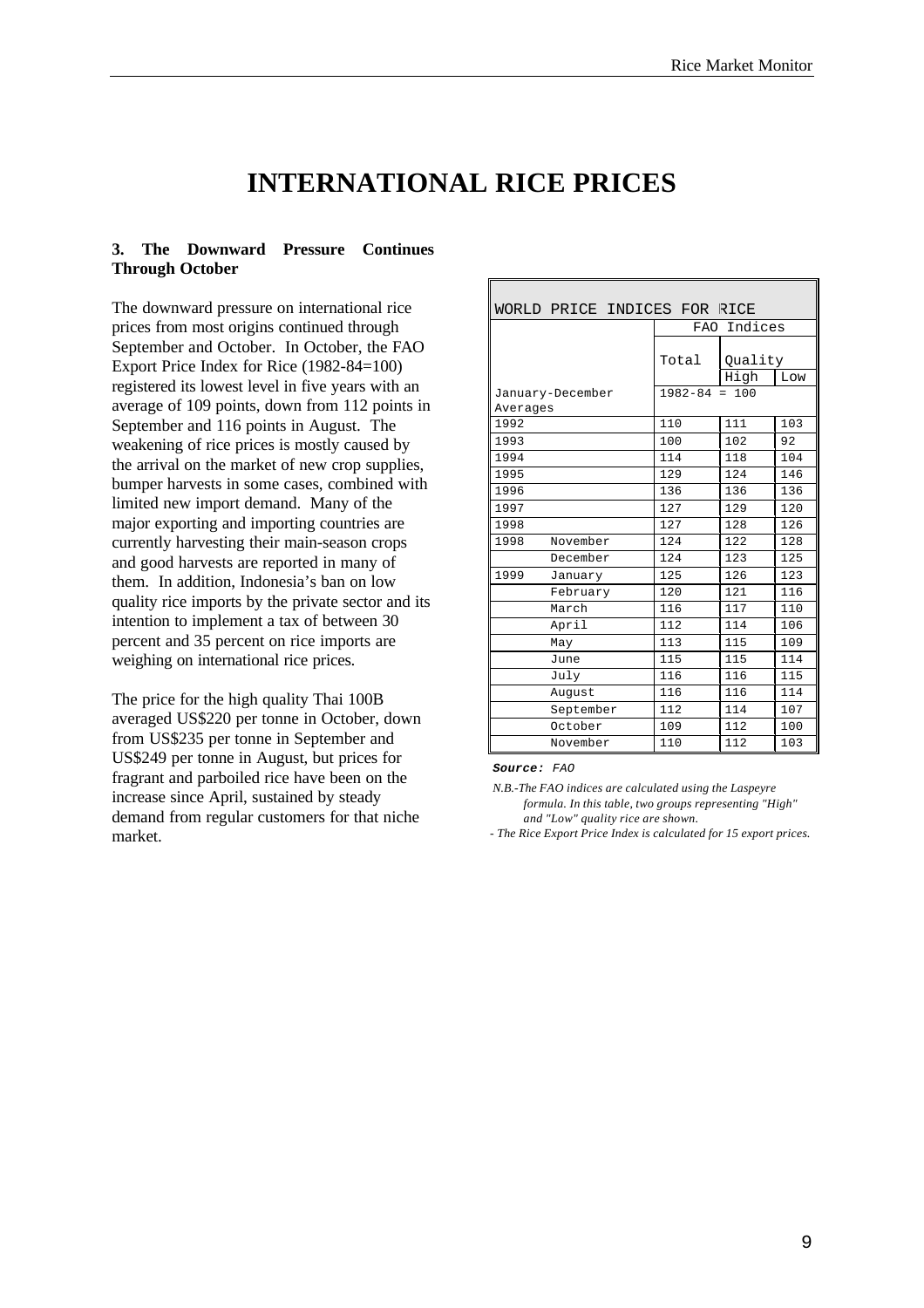| <b>WEEKLY EXPORT PRICES FOR RICE (f.o.b. US\$/ton)</b> |                   |        |            |             |            |                      |  |  |  |  |  |  |
|--------------------------------------------------------|-------------------|--------|------------|-------------|------------|----------------------|--|--|--|--|--|--|
| <b>Type</b>                                            | Effective<br>Date | Latest | 1 week ago | 1 month ago | 1 year ago | Average<br>$(82-84)$ |  |  |  |  |  |  |
| Thai 100B                                              | 19/11/99          | 236    | 226        | 226         | 277        | 236                  |  |  |  |  |  |  |
| Thai 35%                                               | 19/11/99          | 197    | 193        | 190         | 246        | 213                  |  |  |  |  |  |  |
| Thai A1 Super                                          | 19/11/99          | 171    | 171        | 173         | 234        | 174                  |  |  |  |  |  |  |
| Viet 5%                                                | 19/11/99          | 218    | 218        | 205         | 260        | n.a.                 |  |  |  |  |  |  |
| India 25%                                              | 12/11/99          | 245    | 245        | 245         | 243        | n.a.                 |  |  |  |  |  |  |
| Pak 15-20%                                             | 05/11/99          | 190    | $\cdots$   | 205         | 245        | 220                  |  |  |  |  |  |  |
| $US 2/4\%$ Long                                        | 19/11/99          | 286    | 308        | 308         | 407        | 393                  |  |  |  |  |  |  |

*Source: International rice brokers, rice merchants and national sources.*

*... not available*

*n.a. not applicable*

As for the lower quality grades, the change in Indonesia's import policy is having a big negative impact on prices of rice from various origins, including Thailand, Vietnam and China. For instance, the price of Thai 35% brokens averaged about US\$185 per tonne during October compared to US\$199 per tonne in September. In Thailand, a rice buying scheme has been set up whereby some government agencies will purchase paddy and milled rice from farmers and millers with the aim of stabilising prices during the remainder of the 1999/00 season. In Pakistan, prices have been under additional downward pressure emanating from the Government's decision to close its borders with the Islamic Republic of Iran and Afghanistan, effectively bringing to a halt the cross-border rice trade that is estimated to have totalled over 300 000 tonnes last year.



Differential Between Thai and US Rice Prices

The price of the United States No. 2/4 percent broken rice averaged US\$308 per tonne in October, down by US\$8 per tonne from September. The price differential between the high quality Thai 100B and the comparable United States No. 2/4 percent broken rice has narrowed from US\$88 per tonne at the beginning of the year to US\$72 per tonne currently. With such a gap, the US rice has difficulty to compete in the high quality markets outside Latin America and the Caribbean.

#### Export Prices for Rice



Thai and Vietnamese prices so far in November have experienced a slight increase which is believed to be linked to the heavy rains in both countries during late October/early November that made local transportation, drying and milling quite difficult. However, as the weather